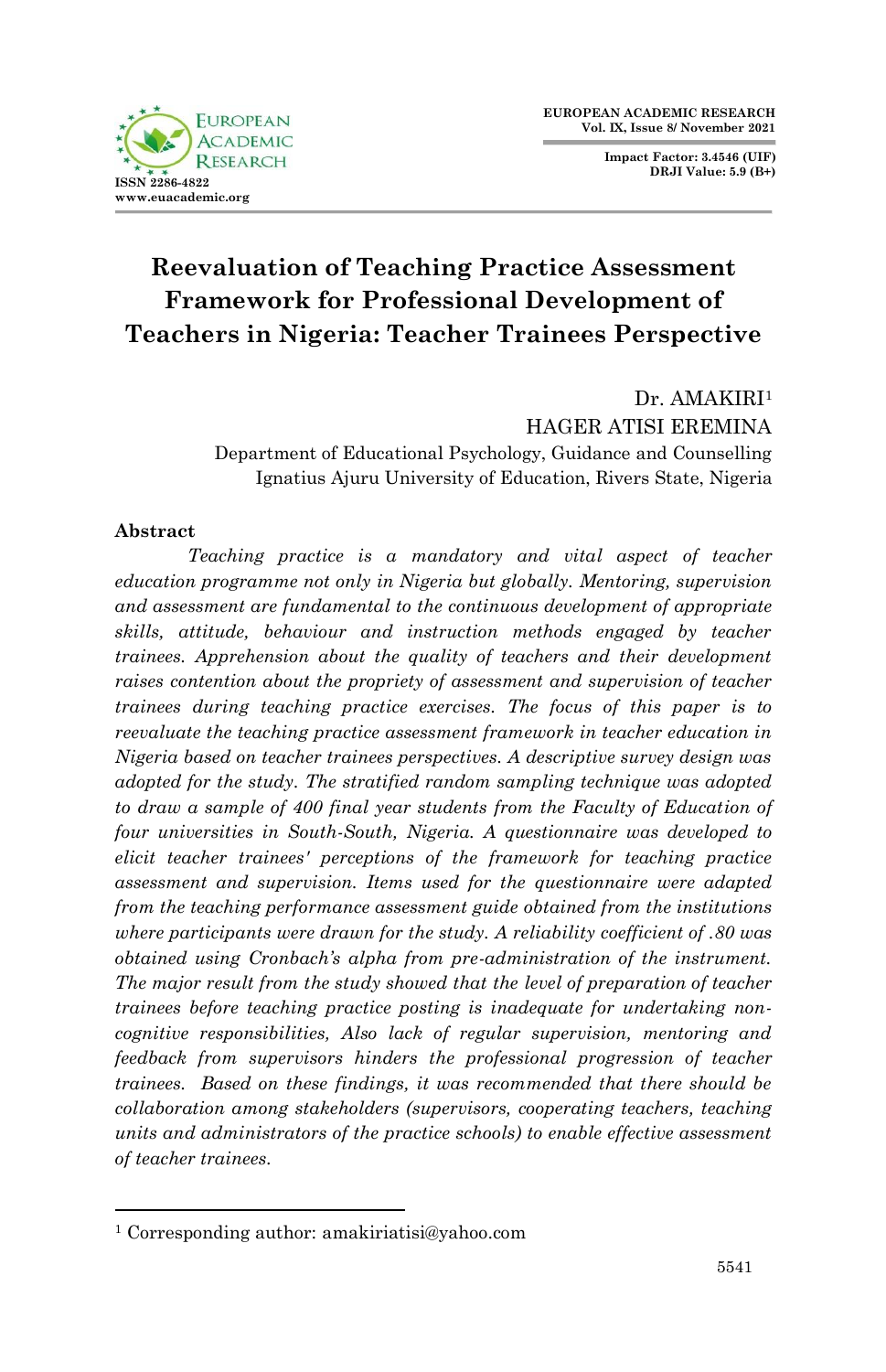**Keywords:** Reevaluation; Teaching Practice; Assessment Framework; Professional Development; Teacher Trainees; Nigeria

# **INTRODUCTION**

The process, method or style of communicating information to a learner by teachers differs. Some teachers are charismatic, expressive, engaging and bring the object of their topic or lesson being taught to live for the students or learners. Teaching is an art, craft and involves skills. It requires a lot of dedication and devotion. A teacher must be teachable, willing to acquire more knowledge and improve on his/her skills.

Ipaye (1996) refers to teacher education as the exercise of advancing scholarship and proficiency as the foundation for practice with preparing trainee teachers for the teaching profession as well as the furtherance of professional teachers.

Teaching practice is the formal practical exposure of the teacher trainees to a teaching and learning environment. It is a process that involves systematic expression of teacher trainees" subject knowledge and ability to transfer learning judiciously to learners. In order to duly execute this task teacher trainees require training in lesson planning, preparation, lesson presentation, classroom management, communication skills and assessment procedures (Subedi, 2009).

The teacher training programme in most institutions prepares teacher trainees for the task ahead through exposure to compulsory courses in educational test and measurement, teaching method and microteaching. Therefore, the professional progression of teacher trainees would be strengthened through meticulous guidance, advice, direction and feedback from supervisors, cooperating teachers or mentors and school administrators.

The role of mentors and supervisors is very crucial to the professional development of teacher trainees. In this regard, Marais and Meier (2004) observed that teacher trainees relationship with supervisors is a major prerequisite for learning. Hence, deficiency in the supervisors' guidance and training reduces the efficacy of practical teaching and can lead to unfavourable experiences of teaching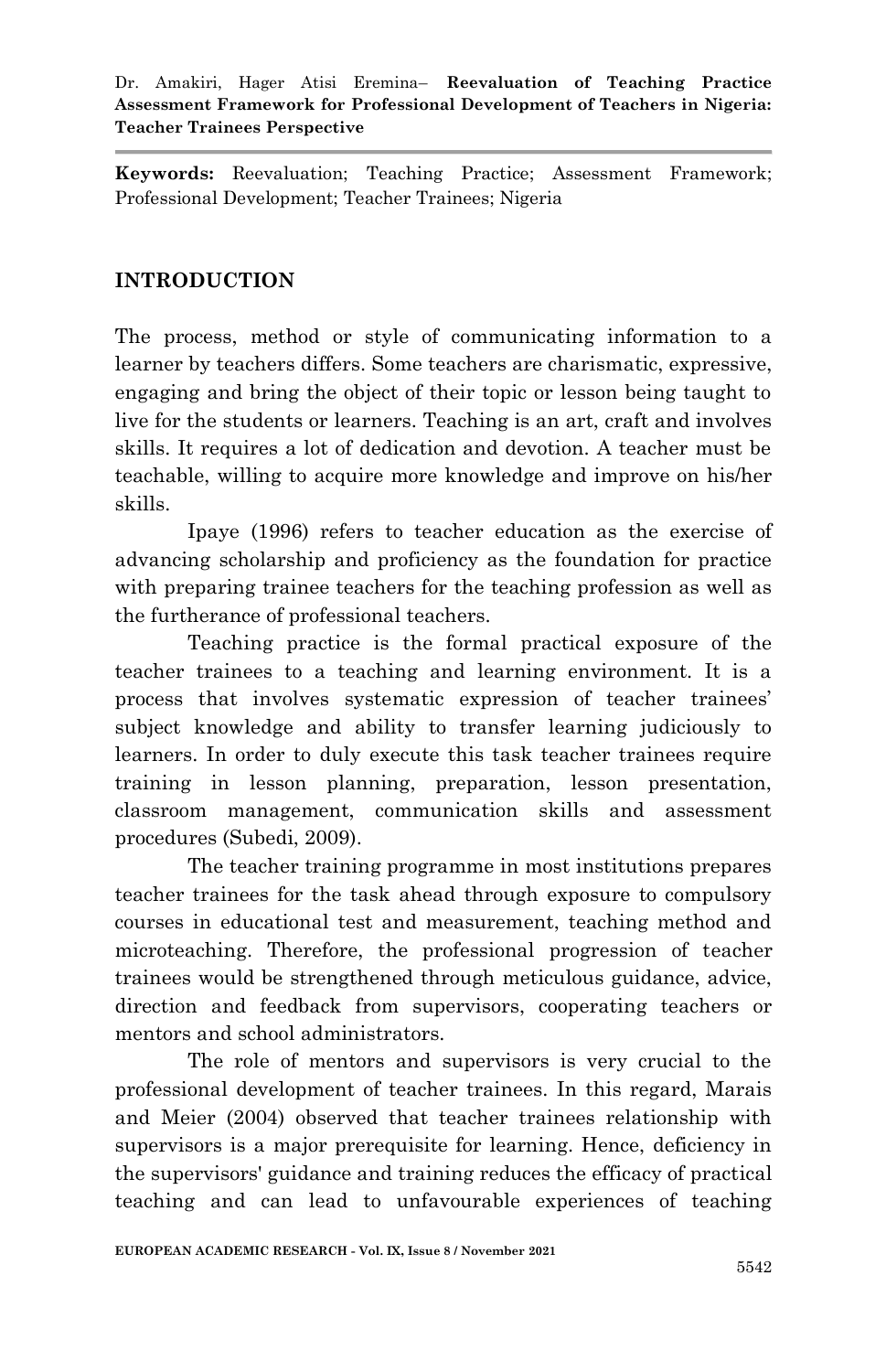practice. The cooperating teacher also plays a major role in the continuous assessment of the professional improvement of the teacher trainee in terms of guidance and assistance in the lesson plan, presentation, monitoring of assessment and grading of pupils, enforcing discipline among pupils, appropriate behaviour and ethics of the teaching profession. Altintas and Gorgen (2014) emphasize that the objective of teaching practice is to establish that teacher trainees are of the right disposition for the teaching profession. Supervision of students, therefore, involves keeping track of the evolution of the teacher trainees, grading, anticipating future accomplishments and inspiring students (Chase, 1999). In the same light, Anumaka (2016) aver that the task of the supervisor is to arm the teacher trainees with dexterity and capability to enable them to function effectively in the classroom.

The concern about what is assessed during teaching practice is expressed in the assertion by Levine (2006) that one of the major risks confronting educators is preparing teachers who have theoretical knowledge and lack practical knowledge. The teaching practice process is multifaceted. In some institutions, teacher trainees are further sensitized at annual orientation programmes organized by the teaching practice unit of the institution. The assessment guideline developed by the institution during teaching practice is made available to participating lecturers prior to the supervision exercise. Some of the features of the current assessment guideline drawn from the institutions used for this study include;

- Lesson plan
	- (a) Statement of objectives
	- (b) Content
	- Lesson
		- (a) Introduction
		- (b) Development
		- (c) Masters of subject matter
		- (d) Use of chalkboard
		- (e) Time management
		- (f) Questioning techniques
		- (g) Effective use of instructional materials
			- Reliance
			- Adequacy and
			- Variety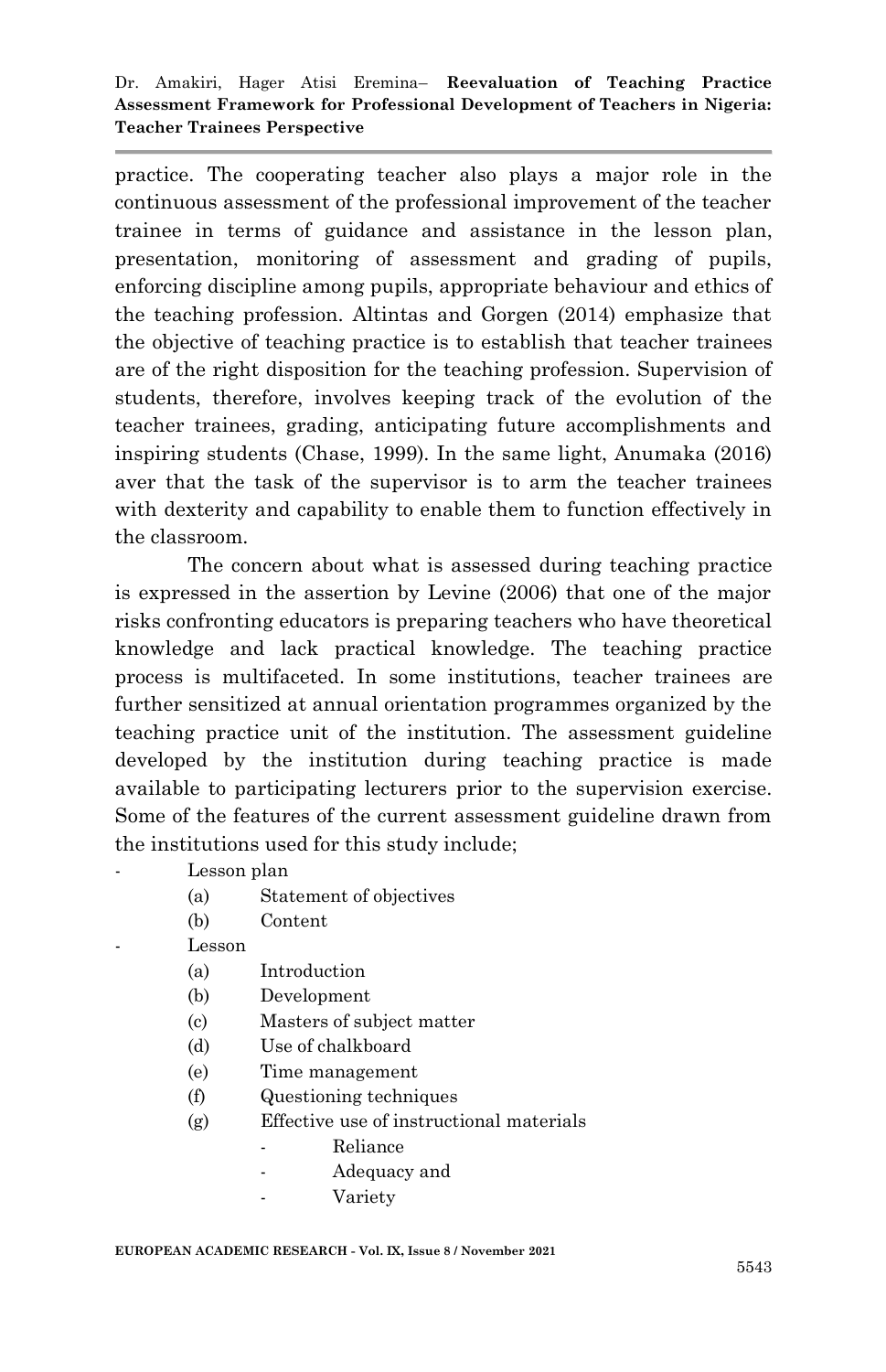- (h) Class participation during a lesson
- (i) Summary and conclusion of lesson
- Class management
	- Class control
	- Class arrangement
	- Reactions and reinforcement of students responses
- Communication skills
	- Clarity of voice
		- Appropriate use of language
- **Evaluation** 
	- Suitability of assessment
	- Attainment of stated objectives
	- Regular assignment/review of pupil's exercise books
	- Teacher demeanour
		- Appearance (Neatness)
		- Professional conduct

Each feature has a distinct evaluation score assigned to it.

The minimum standard guidelines for teaching practice is twelve weeks based on the National Commission for Colleges of Education (NCCE) in Nigeria. However, due to incessant strikes by academic staff, natural disasters, youth restiveness, pandemics and other related challenges, it is difficult for some institutions to adhere to the stipulated time frame. In a related study conducted in Nigeria, Nakpodia (2011) expressed dissatisfaction that students were supervised/assessed at least twice before the end of the teaching practice exercise. This assessment process is limited and may not adequately achieve the intended objectives.

Some scholars have declared that an examination of teaching practice assessment programmes reveal that assessment of the teacher trainees" performance in the teaching practice exercise is defective hence irrespective of the dedication accorded teaching practice, the process of assessment remains contentious (Brooker, Muller, Mylonas & Hansford, 1998). Similarly, in a study conducted by Parker and Volante (2009) in Canada, teacher trainees" noted that teaching practice supervisors should allot more time to observing the presentation of lessons and employ credible evaluation strategies in the preparation time of students before deployment to the demonstration schools. In the same light, the findings of Seumedia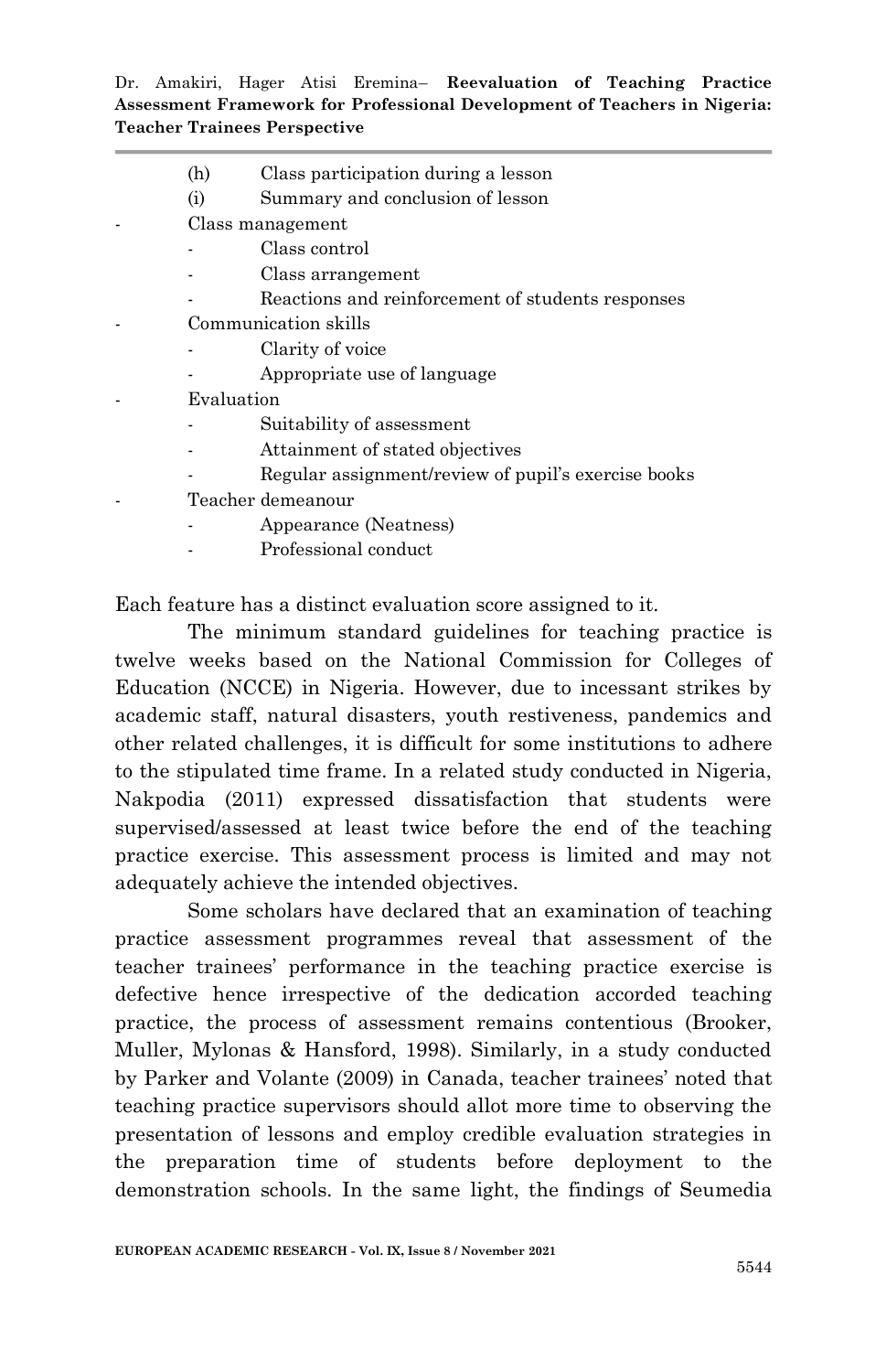and Mundalado (2012) revealed that feedback from peer assessors was superficial hence did not make any reasonable contribution to teacher trainees subject content knowledge and teaching skills. The feedback from cooperation teachers was directed at classroom management disregarding, subject matter knowledge and teaching skills. While the teaching practice supervisors dwelt more on teaching skills, classroom management, learners" knowledge and no feedback on subject matter knowledge. Consequently, Seumedia and Mundalado averred that subject matter knowledge and practical presentation of subject content advance to the assessment outcome of teacher trainees. However, in an investigation on teacher trainees' prefered assessment strategy, Leshem and Bar-Hama (2008) stated that teacher trainees prefer specific criteria aimed at delineating efficient teaching in order to determine the quality of their teaching. It is not surprising, that the findings of Yuksel (2014) revealed that teacher trainees averred that they are competent in subject matter mastery, engaging learners, proficient in teaching but are lacking in the utilization of teaching approaches for effective classroom management. This implies that teacher trainees" are more concerned about how they teach irrespective of the processes required for effective teaching, learning and professional development. Teacher trainees" have also identified that a teacher needs to exhibit good character as a model to learners (Tillema, Smith & Lessem, 2011). The responsibility of a teacher goes beyond teaching, it involves; subject mastery/delivery, modelling, creative thinking, appropriate conduct, discipline, tolerance, ability to empathise, solve problems, counsel, be proactive and accommodate the excesses of learners. The teaching profession is encompassing, thus must be viewed as a 'whole entity and not 'fragmented'. It is therefore expedient to assess to a reasonable extent teacher trainees' cognitive, psychomotor and affective domain throughout the teaching practice exercise. This would enable them to identify the aspects that need adjustment or enhancement preparatory for their professional growth and development. This is aptly posited in the findings of Ogono and Badmus (2006) on teacher trainees perception of their supervisors' feedback, that the teaching practice exercise enabled them to assess lessons taught, detect areas of strength and weaknesses to take remedial action. For Smith (2010) assessment of teaching skills or competence constitutes an area of deliberation and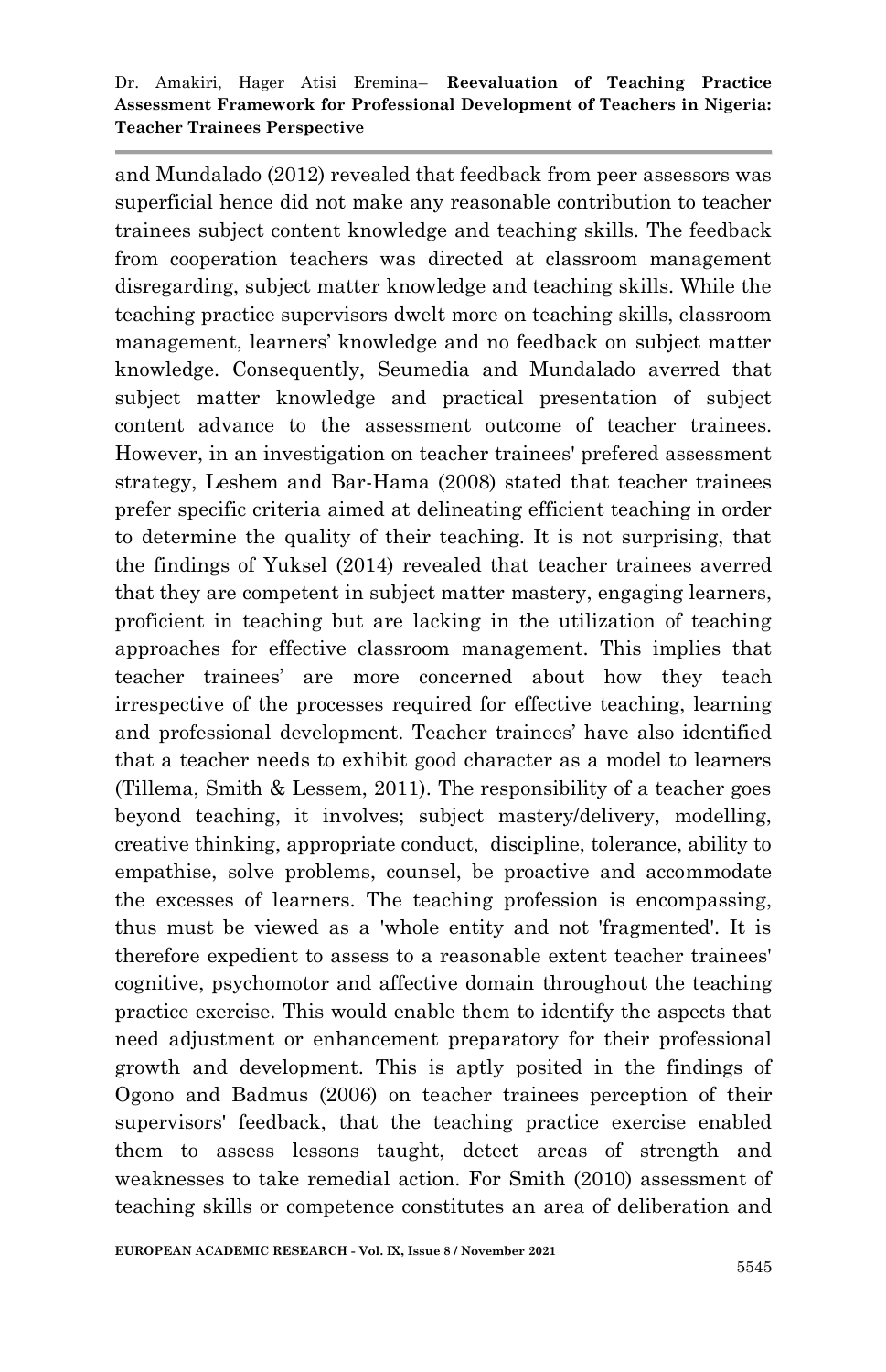development. This dismay with the current assessment strategy necessitates the reevaluation of the teaching practice assessment framework.

# **Statement of the Problem**

A thorough and effective assessment/supervision of teacher trainees during teaching practice by their supervisors that would foster their professional development requires time and repeated measures. It is therefore disheartening that due to constraints such as high workload, high enrolment in teacher education programmes, inadequate employment of academic staff, time frame for teaching practice process, distance in the location of schools assigned to supervisors and lack of remuneration for supervisors in some institutions, teacher trainees do not receive adequate and appropriate assessment in a twelve (12) weeks teaching practice exercise throughout a four year B.Ed regular teacher education programme. Lecturers are assigned to supervise teacher trainees irrespective of their teaching subject. In some instances, teacher trainees are compelled by the principals of their assigned schools to teach subjects exclusively beyond their area of competence/specialization where permanent teachers are not available. This implies that the assessment of such teacher trainees might not be a true rating of their ability and aptitude.

Assessment of teacher trainees by their lecturers in some Colleges and Faculties of Education in Nigeria from the observation of the researcher is mainly cognitive and content knowledge centred while the psychomotor /affective domain are overlooked. Teacher trainees are expected to understudy their cooperating teachers in the following areas: entries in school dairies, class attendance, computing/summary of weekly/ termly attendance as well as participation in extracurricular activities. Hence, it is expected that the teaching practice assessment should reflect teacher trainees proficiency in these areas because these are vital aspects of a professional teacher's responsibility and job specification. Unfortunately, the terms of reference for assessment/supervision of teacher trainees based on the aforestated guideline does not consist of these important aspects. The inputs of the cooperating teachers who spend more time with the teacher trainees are also not taken into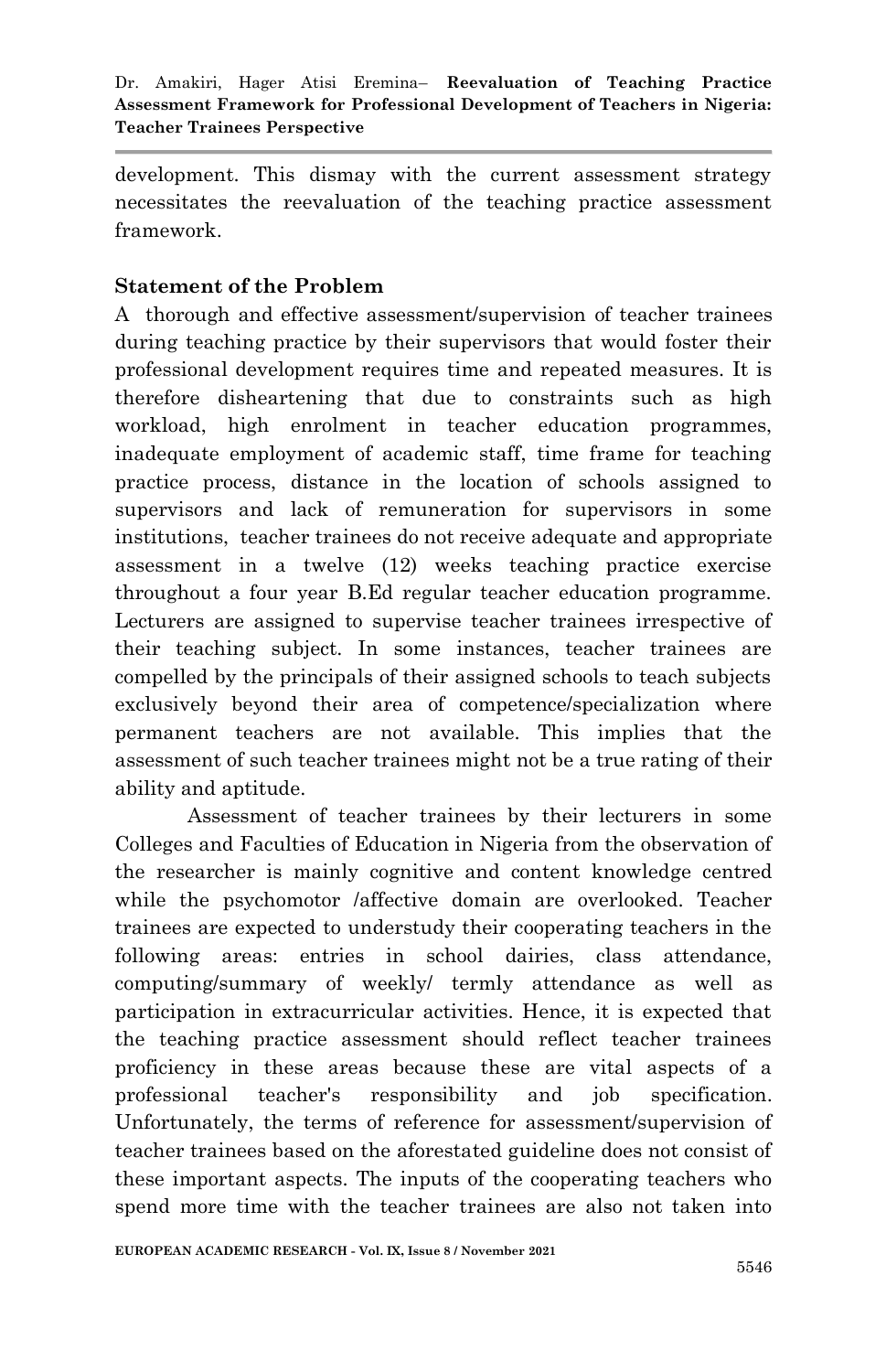consideration in the summative assessment process. The decision on the final assessment grades of teacher trainees on a four(4) or  $six(6)$ credit unit programme which would determine the future professional endeavour of the teacher trainees lies squarely on the decision taken from a few visits by one or two supervisors.

Beyond the cognitive and content knowledge, a teacher trainee is expected to reveal his/her ability to impart knowledge to learners he has acquired practically in observable forms through teaching practice. The problem of the study therefore to reevaluate the teaching practice assessment framework for the professional development of teachers in Nigeria based on teacher trainees perspectives.

# **Objectives of the Study**

The main objective of the study is to reevaluate the teaching practice assessment framework for professional development of teachers, based on teacher trainees perspectives.

Specifically, the study sought to;

1. Find out teacher trainees' perspectives on the preparation process before the teaching practice exercise.

2. Determine teacher trainees perspective on the current teaching assessment process.

3. Ascertain the perceived shortcomings in the current assessment framework of the teaching practice exercise.

## **Research Questions**

## **To direct the study the following questions were asked:**

1. What are teacher trainees perspectives on the preparation process before the teaching practice exercise?

2. What are the teacher trainees perspective on the current teaching practice assessment process?

3. What are teacher trainees perceived shortcomings in the current assessment process in the teaching practice exercise?

## **Methodology**

The procedures that were used to execute the research are discussed as follows: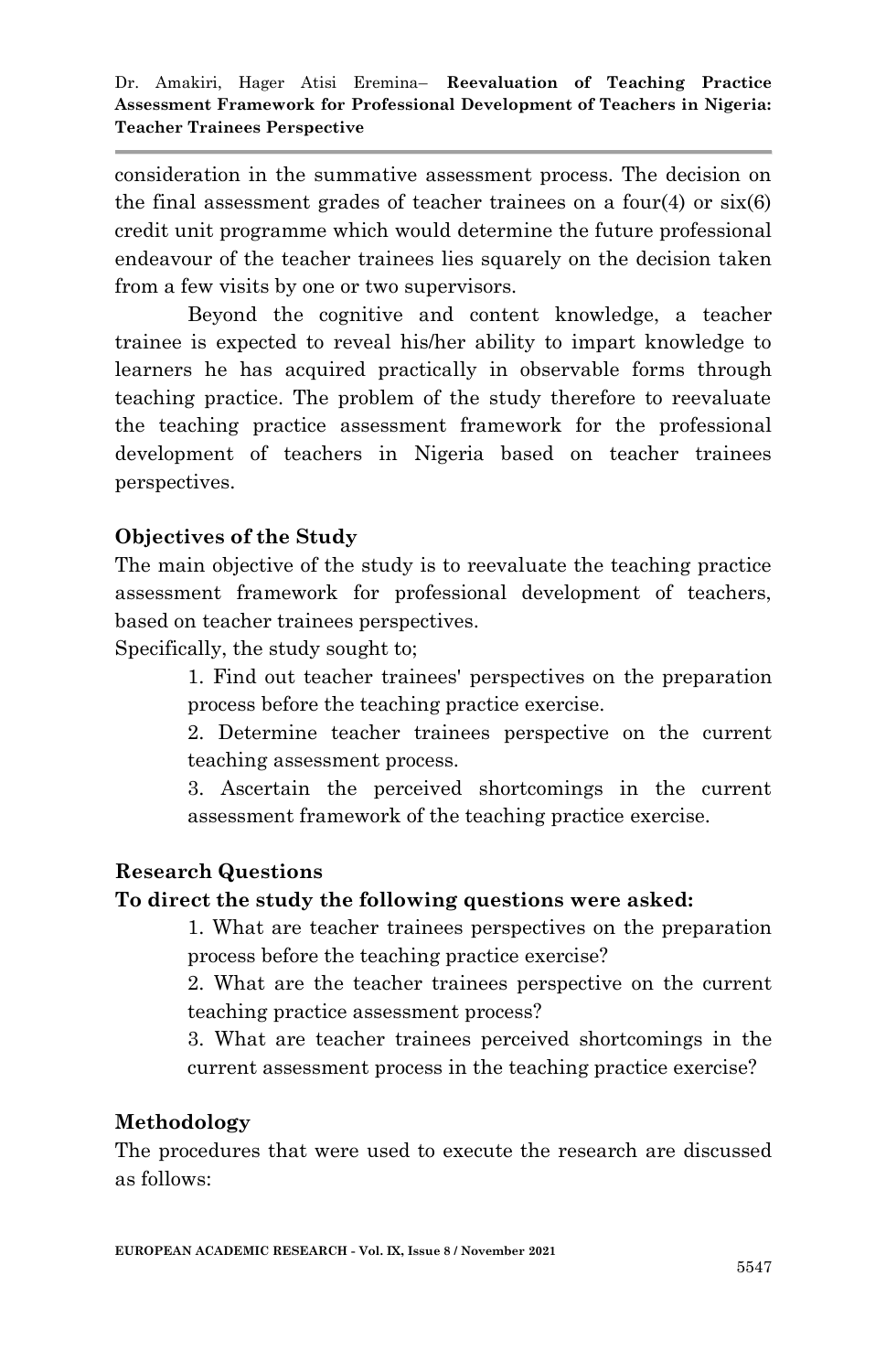## **Design**

A descriptive survey design was adopted for the study.

## **Study Population**

The population of the study comprised all final year students in Faculties of Education from Universities in South-South, Nigeria. This study targeted final year students who had concluded the teaching practice process in the course of their degree programme in the institutions used for the study.

## **Sampling procedure**

A stratified random sampling technique was adopted to draw a sample of 350 teacher trainees from four (4) Universities in South-South, Nigeria.

## **Instrument**

The instrument for data collection was a questionnaire titled: "Perspective on Teaching Practice Assessment Framework" (PTPAF) designed by the researcher. The instrument consists of three categories: Section A, is structured to obtain information on teacher trainees perspective process before the teaching practice exercise; Section B, sought teacher trainees perspective on the current teaching practice assessment process, while Section C is to ascertain the perceived shortcoming in the current assessment framework of teaching practice exercise The questionnaire was duly vetted by the researcher's colleagues and modified based on their inputs. The instrument was pilot tested on 50 teacher trainees who were not involved in the research. A reliability coefficient of .80 was obtained via Cronbach alpha. Items were rated on a modified four-point Likert of Strongly Agree (SA), Agree (A), Disagree (D), and Strongly Disagree(SD.

# **Administration of instrument and analysis**

The instrument was administered by the researcher and four research assistants to the respondents. Data were analyzed using descriptive statistics.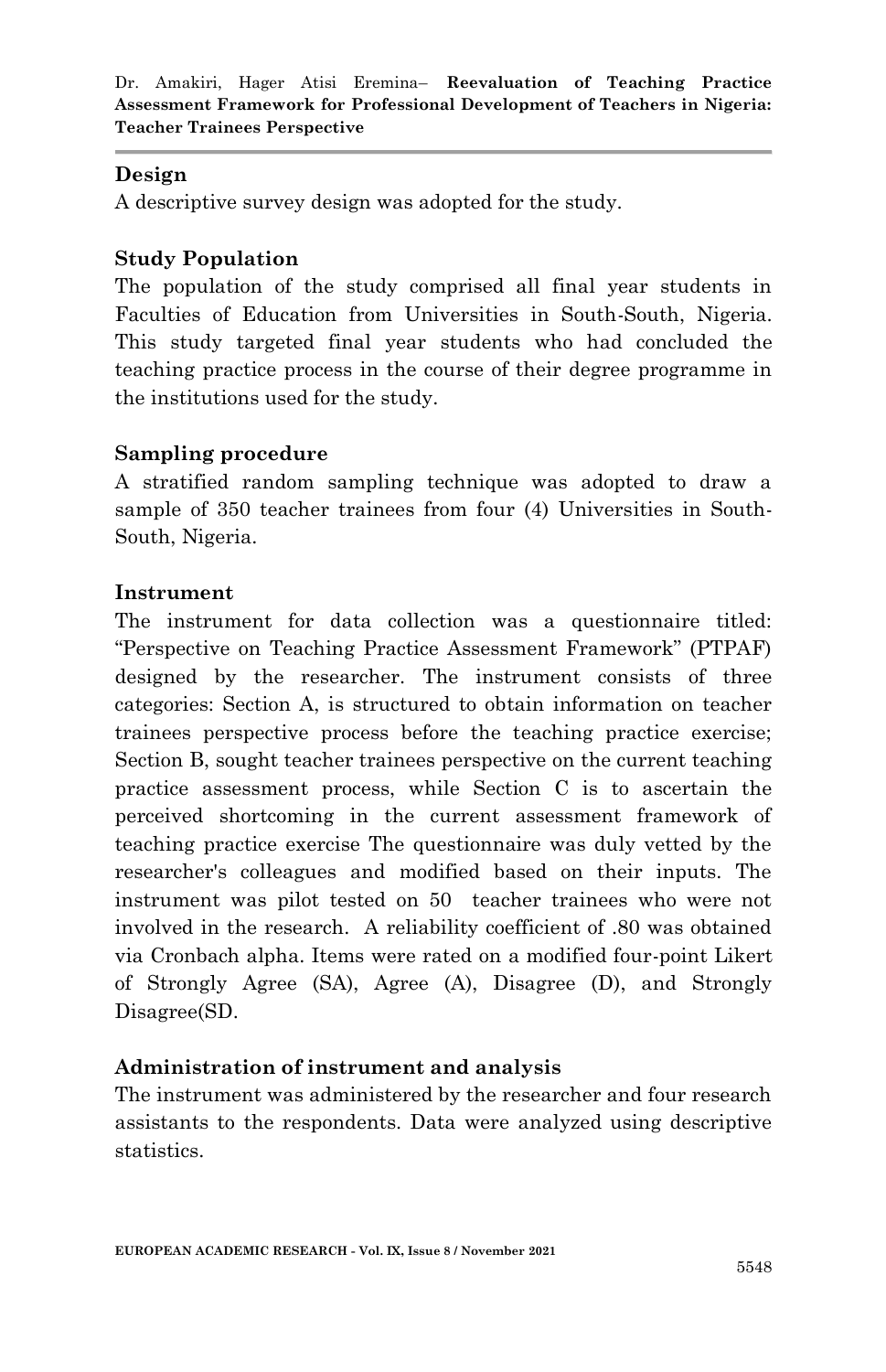#### **RESULTS**

#### **Research Question One:**

What are the teacher trainees perspective on the preparation process prior to the teaching practice exercise?

## **Table 1: Frequency count and percentages of teacher trainees' perspective on preparation process prior to the teaching practice exercise**

| S/No           | Items                                                  | Responses | Frequency | Percentage | N   |
|----------------|--------------------------------------------------------|-----------|-----------|------------|-----|
|                |                                                        |           | (F)       | $(\%)$     |     |
| 1.             | Orientation was conducted for teacher trainees         | Agree     | 215       | 61.4       | 350 |
|                | before teaching practice posting                       | Disagree  | 135       | 38.5       |     |
|                |                                                        |           |           |            |     |
| 2.             | During orientation, teacher trainees were taught       | Agree     | 61        | 17.4       | 350 |
|                | how to take attendance in the class register           | Disagree  | 289       | 82.6       |     |
|                |                                                        |           |           |            |     |
| $\mathbf{3}$ . | Teacher trainees were taught how to enter              | Agree     | 86        | 24.6       | 350 |
|                | information into the subject register during           | Disagree  | 264       | 75.4       |     |
|                | orientation                                            |           |           |            |     |
|                |                                                        |           |           |            |     |
| 4.             | Two-semester course work in teaching method is         | Agree     | 133       | 38         | 350 |
|                | sufficient for<br>teacher<br>trainees'<br>professional | Disagree  | 217       | 62         |     |
|                | development                                            |           |           |            |     |
| 5.             | A semester course work in educational test and         | Agree     | 158       | 45.1       | 350 |
|                | measurement is sufficient for teacher trainees'        | Disagree  | 192       | 54.9       |     |
|                | professional development in assessment strategies.     |           |           |            |     |
| 6.             | The time allotted for microteaching is sufficient to   | Agree     | 124       | 35.4       | 350 |
|                | prepare teacher trainees for the teaching practice     | Disagree  | 226       | 64.6       |     |
|                | exercise.                                              |           |           |            |     |
| 7.             | Most teacher trainees lack basic knowledge in          | Agree     | 230       | 65.7       | 350 |
|                | handling counselling issues among pupils due to        | Disagree  | 120       | 34.3       |     |
|                | inadequate exposure to courses in counselling prior    |           |           |            |     |
|                | to teaching practice exercise                          |           |           |            |     |
| 8.             | The teaching practice school<br>organized<br>an        | Agree     | 360       | 100        | 350 |
|                | orientation on appropriate conduct expected of         | Disagree  |           |            |     |
|                | teacher trainees before the teaching practice          |           |           |            |     |
|                | exercise                                               |           |           |            |     |

Table 1 reveals that in preparation before the teaching practice exercise 61.1% of the respondents agree that orientation was conducted by their institutions, 65.7% asserted that most teacher trainees lack basic knowledge in counselling issues due to inadequate exposure to counselling courses, while 100% agree that the teaching practice school organized an orientation on appropriate conduct expected of teacher trainees.

The table also shows that 82.6% of the respondents disagree that teacher trainees were taught how to take attendance in a class register, 75.4% indicated that teacher trainees were not taught how to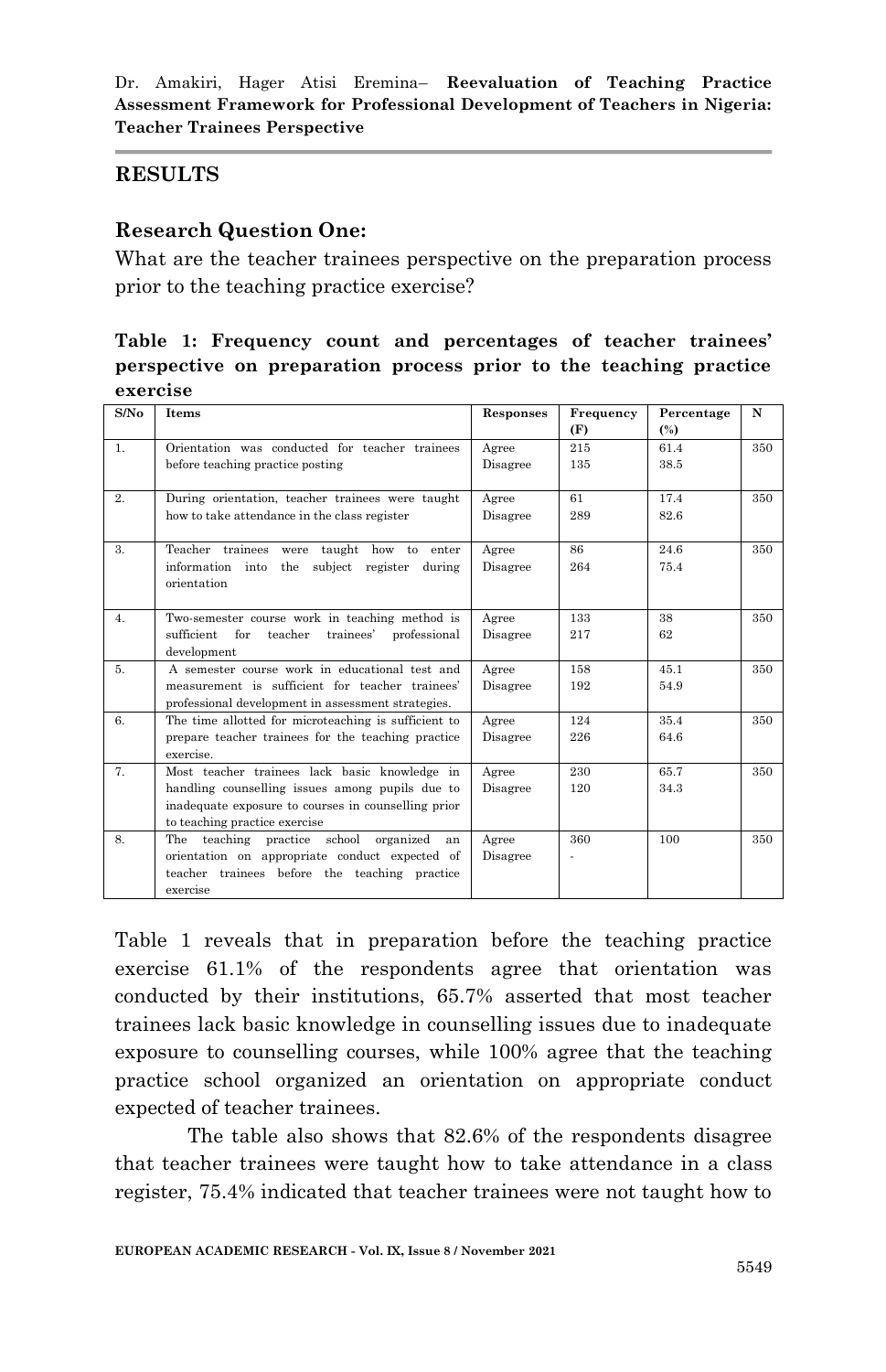enter information into the subject register during orientation in their institution, 62% stated that exposure in two-semester to a course in teaching method is not sufficient for teacher trainees professional development, 54.9% disagree that exposure in one semester to a course in test and measurement is also insufficient for teacher trainees professional development in assessment strategies, while 64.6% asserted that the time allotted for microteaching is insufficient to prepare teacher trainees for the teaching practice exercise. The result indicates that the level of preparation of students before teaching practice posting is inadequate.

#### **Research question two**

What are the teacher trainees perspective on the current teaching practice assessment process?

| S/No            | <b>Items</b>                                        | Responses            | Frequency | Percentage | N   |
|-----------------|-----------------------------------------------------|----------------------|-----------|------------|-----|
|                 |                                                     |                      | (F)       | (%)        |     |
| 9.              | Throughout the teaching practice were you           | Agree                | 315       | 61.4       | 350 |
|                 | assigned to a cooperating teacher (subject          | Disagree             | 35        | 38.5       |     |
|                 | teacher)                                            |                      |           |            |     |
| 10 <sub>1</sub> | Were you assessed by the cooperating                | Agree                | 138       | 39.4       | 350 |
|                 | teacher?                                            | Disagree             | 212       | 60.6       |     |
| 11.             | Did the cooperating teacher(s) sit in the           | Agree                | 135       | 38.6       | 350 |
|                 | class throughout your lesson?                       | Disagree             | 215       | 61.4       |     |
| 12.             | Did the cooperating teacher guide you               | Agree                | 61        | 17.4       | 350 |
|                 | through comments and advice on how to               | Disagree             | 289       | 82.6       |     |
|                 | improve your teaching?                              |                      |           |            |     |
| 14.             | Did the form teacher(s) direct the teacher          | Agree                | 133       | 38         | 350 |
|                 | take<br>trainee<br>how<br>to<br>students<br>$_{0n}$ | Disagree             | 217       | 62         |     |
|                 | attendance in their class register?                 |                      |           |            |     |
| 15.             | Are the assessment grades (scores) by the           | Agree                | 158       | 45.1       | 350 |
|                 | cooperating teachers used as part of the            | Disagree             | 192       | 54.9       |     |
|                 | teaching practice evaluation?                       |                      |           |            |     |
| 16.             | Supervisors do not visit regularly to direct        | Agree                | 124       | 35.4       | 350 |
|                 | and mentor teacher trainees                         | Disagree             | 226       | 64.6       |     |
| 17.             | Throughout your teaching practice, how              | Twice (Agree)        | 230       | 64.6       | 350 |
|                 | many times did your supervisor(s) visit             | Once (Disagree)      | 120       | 34.4       |     |
|                 | and observe your teaching?                          |                      |           |            |     |
| 18.             | Is the period of observation of lessons by          | Agree                | 360       | 100        | 350 |
|                 | supervisor(s)too short for<br>appropriate           | Disagree             |           |            |     |
|                 | of<br>teacher<br>assessment<br>trainees'            |                      |           |            |     |
|                 | performance?                                        |                      |           |            |     |
| 19              | used for<br>grading<br>Assessment<br>scores         | Two<br>Supervisors   | 217       | 362        | 350 |
|                 | teacher trainees are obtained only.                 | (Agree)              |           |            |     |
|                 |                                                     |                      |           |            |     |
|                 |                                                     | One.                 | 133       | 36         |     |
|                 |                                                     | Supervisor(Disagree) |           |            |     |
| 20.             | Teacher trainees' participation in non-             | Agree                | 198       | 54.9       | 350 |
|                 | cognitive activities such as: (punctuality to       | Disagree             | 158       | 45.1       |     |

**Table 2: Frequency counts and percentages of teacher trainees' perspective on assessment practices during teaching practice**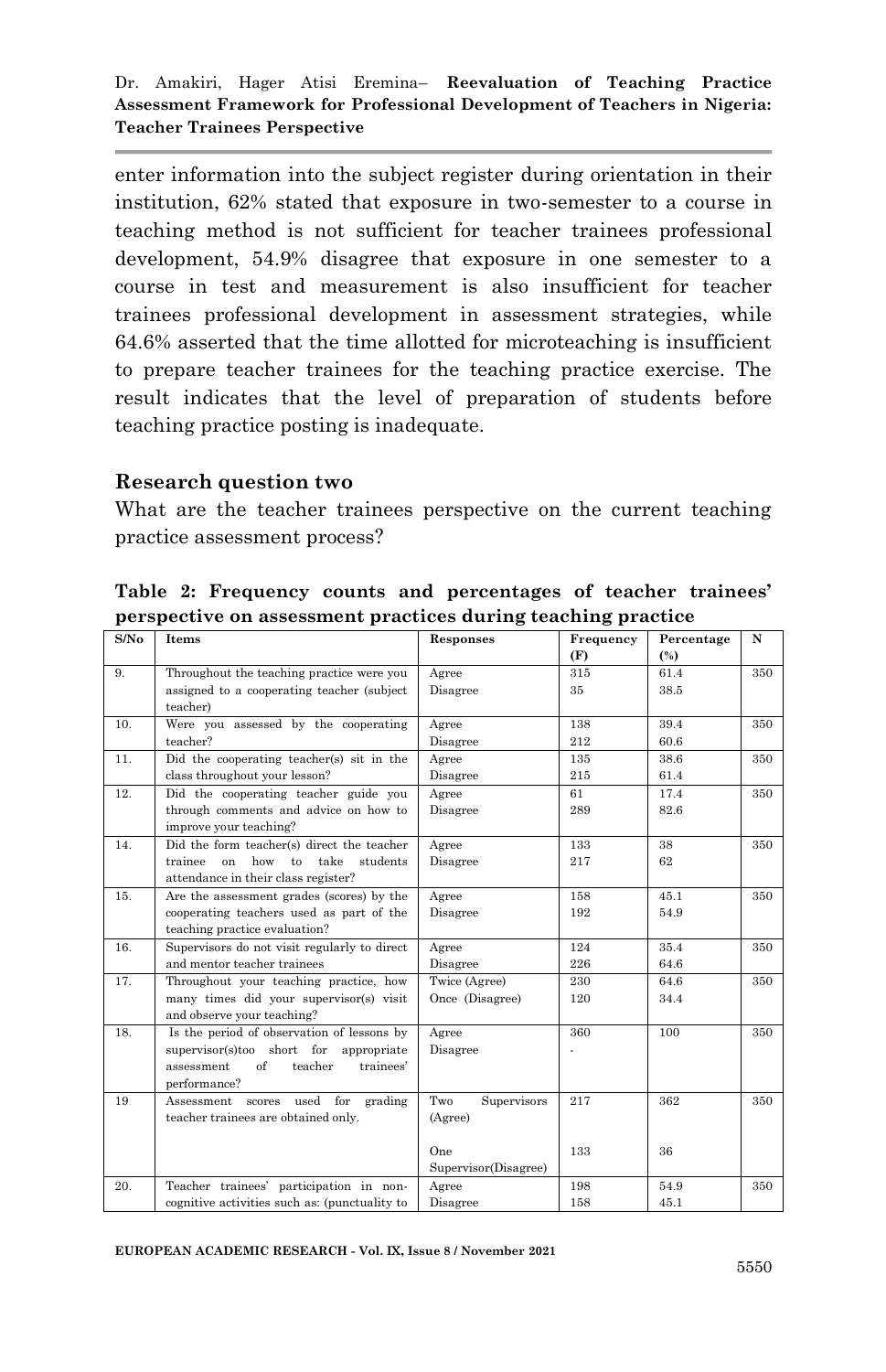Dr. Amakiri, Hager Atisi Eremina– **Reevaluation of Teaching Practice Assessment Framework for Professional Development of Teachers in Nigeria: Teacher Trainees Perspective**

|     | school.<br>morning<br>assembly,<br>social   |                     |     |      |     |
|-----|---------------------------------------------|---------------------|-----|------|-----|
|     | interaction with staff/students preparation |                     |     |      |     |
|     | of time table for the term, record-keeping  |                     |     |      |     |
|     | in the school diary, marking of the class   |                     |     |      |     |
|     | register, maintaining discipline around the |                     |     |      |     |
|     | school, games/sports and other extra-       |                     |     |      |     |
|     |                                             |                     |     |      |     |
|     | curricular activities) are not assessed by  |                     |     |      |     |
|     | supervisor(s)                               |                     |     |      |     |
| 21. | Teacher trainees are<br>the<br>given<br>not | Agree               | 226 | 64.6 | 350 |
|     | opportunity to reflect and implement the    | Disagree            | 124 | 35.4 |     |
|     | comments and criticisms made due to the     |                     |     |      |     |
|     | summative assessment approach used by       |                     |     |      |     |
|     |                                             |                     |     |      |     |
|     | supervisor(s)                               |                     |     |      |     |
| 22. | What was the duration of the teaching       | 12 Weeks (Agree)    | 124 | 35.4 | 350 |
|     | practice exercise?                          | 10 Weeks (Disagree) | 226 | 64.6 |     |

Table 2 indicates that 90% of the respondents agree that they were assigned cooperating teacher during their teaching practice exercise, 79.7% aver that the cooperating teachers sometimes sites in the class throughout the duration of their lesson 53.4% stated that the cooperating teachers sometimes guide teacher trainees through comments and advice on how to improve on their teaching, 82% agree that supervisors do not visit regularly to direct and mentor teacher trainees, 58.9% noted that throughout the duration of the teaching practice the supervisors visited only twice, 82% confirmed that the period of observation of lessons by supervisors is too short for appropriate assessment of teacher trainees performance, while 79.1% stated that assessment scores used for grading teacher trainees are obtained from two supervisors, 89.4% opined that teacher trainees participation in non-cognitive activities are not assessed by supervisors, 90.9% assert that teacher trainees are not given the opportunity to reflect and implement the comments and criticisms made due to summative assessment approach used y the supervisors, 41.1% attest that the teaching practice duration was twelve weeks. The table also shows that 60.6% agree that they were not assessed (graded) the cooperating teachers, 67.4% and 64.6% of the respondents contend that the cooperating and from teachers did not direct teacher trainees on how to enter information into the subject diary and take students attendance in their class register respectively. The table further reveals that 64.6% of respondents object that assessment grades (scores) by cooperating teachers are used as part of the teaching practice evaluation, while 92% stated that their peers never observe their lessons to give feedback on their area of strength and weakness. From the percentages of assertion and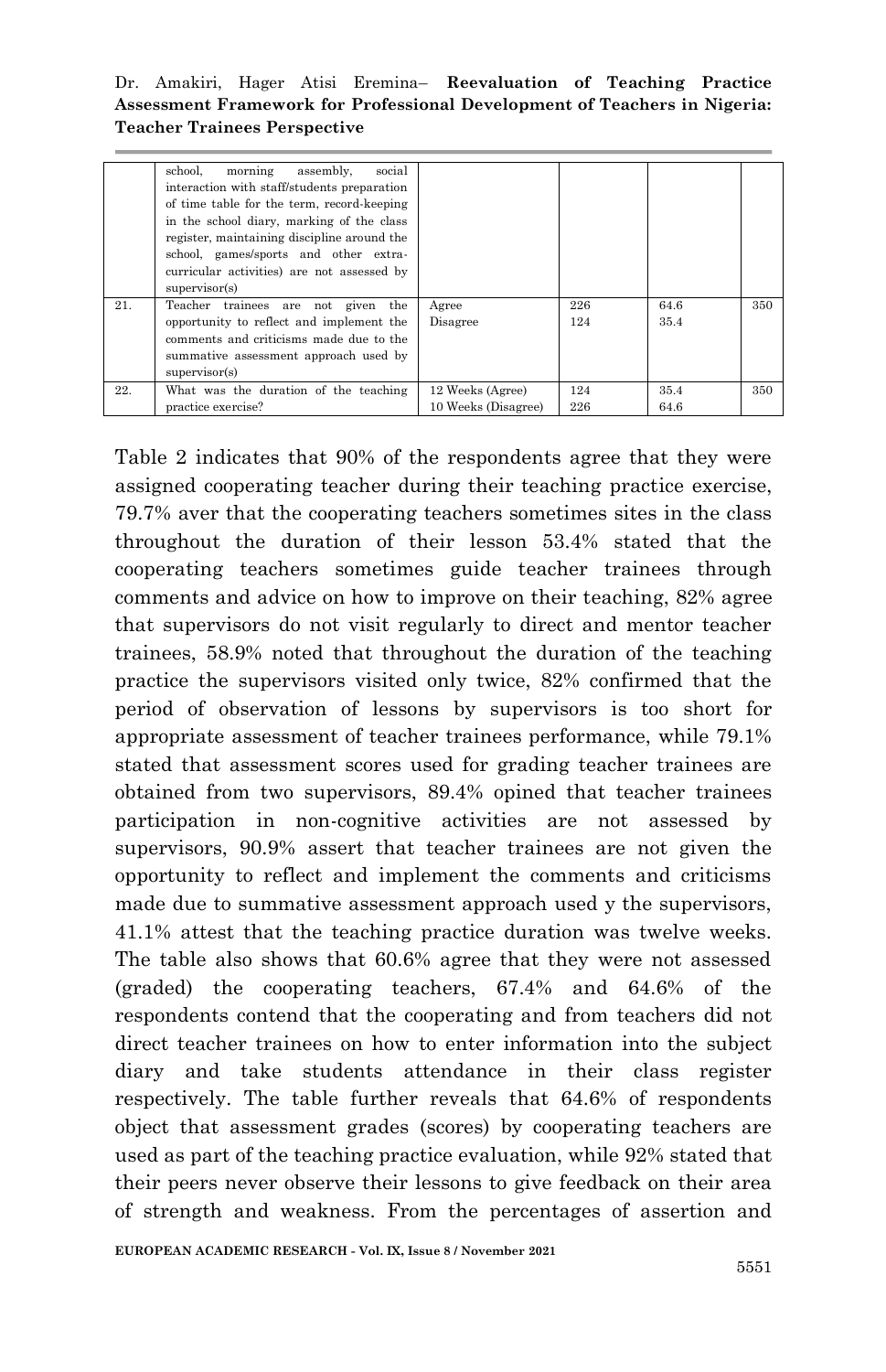dissension of respondents, it could be inferred that teacher trainees are dissatisfied with the current assessment process during teaching practice.

## **Research question three**

What are teacher trainees' perceived shortcomings on the current assessment process of the teaching practice exercise?

**Table 3: Frequency counts and percentages on teachers trainees perceived shortcomings in current teaching practice assessment process**

| S/No | Items                                                 | Responses | Frequency | Percentage | N   |
|------|-------------------------------------------------------|-----------|-----------|------------|-----|
|      |                                                       |           | (F)       | (%)        |     |
| 23.  | Teacher trainees are not assessed collectively by     | Agree     | 196       | 56         | 350 |
|      | supervisors and cooperating teachers                  | Disagree  | 154       | 44         |     |
| 24.  | Assessment scores are assigned by university          | Agree     | 222       | 63.4       | 350 |
|      | $supervisor(s)$ only                                  | Disagree  | 128       | 36.6       |     |
| 25.  | The assessment might be biased because only one       | Agree     | 205       | 58.6       | 350 |
|      | supervisor is at liberty to grade teacher trainees.   | Disagree  | 145       | 41.4       |     |
| 26.  | There is no collaboration during assessment           | Agree     | 198       | 56.6       | 350 |
|      | cooperating<br>teachers.<br>university<br>among       | Disagree  | 152       | 43.4       |     |
|      | supervisors and school administrators to guide,       |           |           |            |     |
|      | counsel and direct teacher trainees.                  |           |           |            |     |
| 27.  | Teacher trainees hardly receive mentoring and         | Agree     | 141       | 40.3       | 350 |
|      | feedback from cooperating teachers.                   | Disagree  | 209       | 59.7       |     |
| 28.  | Cooperating teachers (subject teachers) hardly sit    | Agree     | 245       | 70         | 350 |
|      | in every lesson to give feedback on teacher           | Disagree  | 105       | 30         |     |
|      | trainees professional progression.                    |           |           |            |     |
| 29.  | Teacher trainees are not given the opportunity for    | Agree     | 203       | 58         | 350 |
|      | peer assessment through lesson observation.           | Disagree  | 147       | 42         |     |
| 30.  | Due to the high workload of supervisors, teacher      | Agree     | 214       | 61.1       | 350 |
|      | trainees do not receive immediate feedback on         | Disagree  | 136       | 38.9       |     |
|      | their areas of weakness/strength.                     |           |           |            |     |
| 31.  | Exercise books of pupils are not checked to           | Agree     | 216       | 61.7       | 350 |
|      | ascertain the quality of assessment administered      | Disagree  | 134       | 38.3       |     |
|      | by teacher trainees.                                  |           |           |            |     |
|      |                                                       |           |           |            |     |
| 32.  | attention is<br>Adequate<br>not<br>given<br>the<br>to | Agree     | 225       | 64.3       | 350 |
|      | psychomotor and affective domain of teacher           | Disagree  | 125       | 35.7       |     |
|      | trainees during teaching practice assessment.         |           |           |            |     |
| 33.  | More emphasis is given to the cognitive domain        | Agree     | 222       | 63.4       | 350 |
|      | during teaching practice assessment.                  | Disagree  | 128       | 36.6       |     |
| 34.  | Assessment based on the observation from two          | Agree     | 205       | 58.6       | 350 |
|      | visits by supervisors is inadequate for the           | Disagree  | 145       | 41.4       |     |
|      | professional progression of teacher trainees.         |           |           |            |     |
| 35.  | The use of observation is not reliable and valid for  | Agree     | 196       | 56         | 350 |
|      | grading teacher trainees' performance.                | Disagree  | 154       | 44         |     |
| 36.  | The time frame (12 weeks) stipulated for the          | Agree     | 218       | 62.3       | 350 |
|      | teaching practice process is not enough for the       | Disagree  | 132       | 37.7       |     |
|      | professional development of teacher trainees.         |           |           |            |     |

Table 3 indicates that all the respondents perceive all the items stated as shortcomings in the current assessment process of the teaching practice exercise except one (to enhance teaching and learning,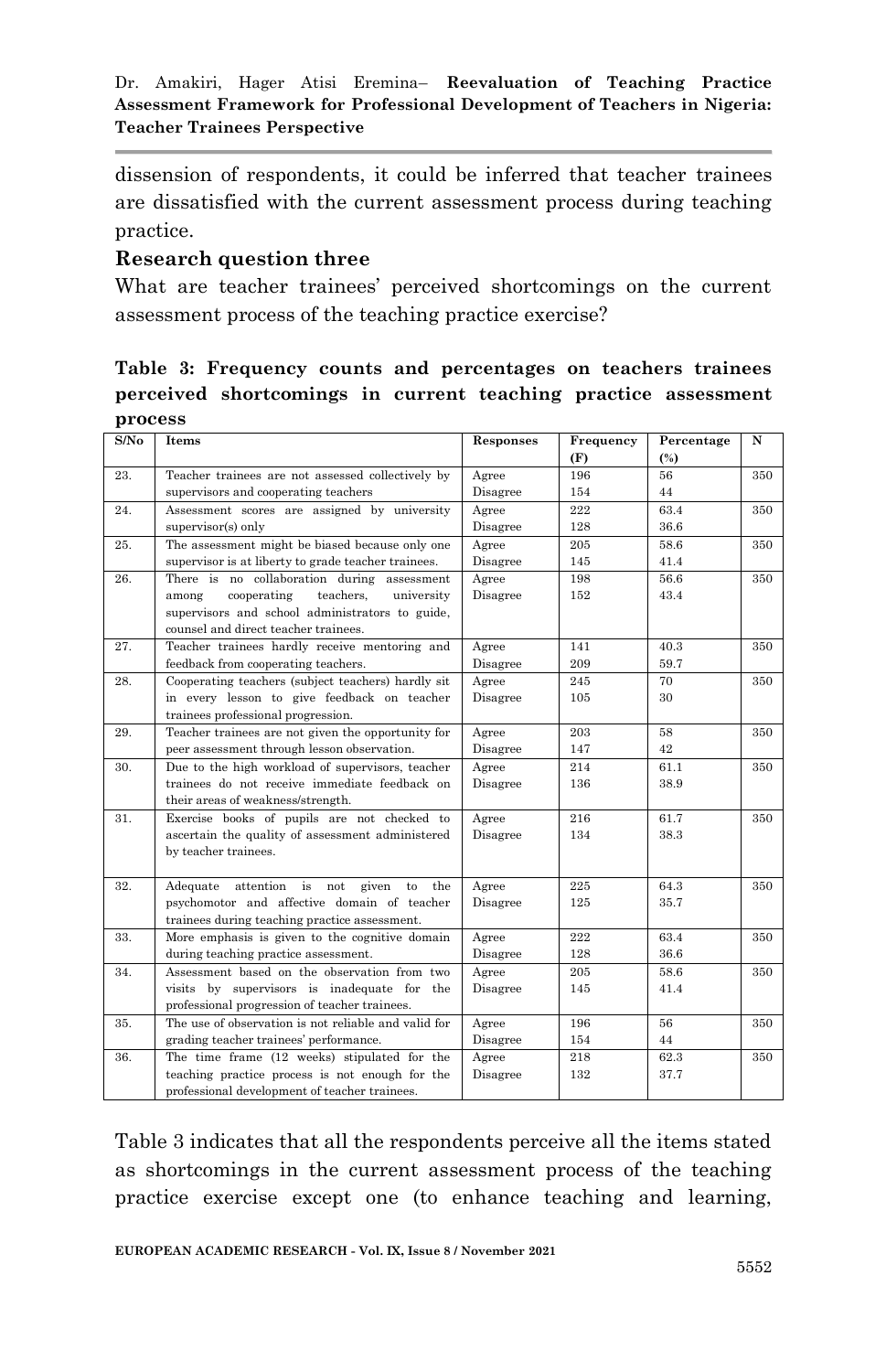teacher trainees hardly receive mentoring and feedback from cooperating teacher(s))

It can be inferred that a larger percentage of respondents perceive that the current assessment process of the teaching practice exercises is defective.

# **DISCUSSION OF FINDINGS**

The findings from Table 1 revealed that teacher trainees perceive that prior training to teaching practice exercise is inadequate as \_\_\_\_ in terms of exposure to courses in teaching method and test and measurement. The time allotted for microteaching is also insufficient to prepare teacher trainees adequately for the teaching practice exercise. Teacher trainees are also not properly prepared to tackle basic counselling issues among pupils in their practice schools.

The findings from Table 2 shows that there is a general perception among respondents that cooperating teachers, guide, direct and mentor teacher trainees. However, on the contrary, there is a perception that supervisors do not allow teacher trainees to reflect and implement feedback due to the summative assessment approach used by supervisors. Teacher trainees deduce that cognitive assessment is emphasized over non-cognitive activities (affective and psychomotor).

The findings further revealed that observation of lessons and assessment processes by supervisors are not given appropriate attention due to irregular visits by supervisors. Teacher trainees are also not sufficiently mentored by supervisors.

The findings from Table 3 indicate that teacher trainees perspectives are that the current assessment process of the teaching practice exercise is flawed in terms of grading, lack of collaboration among cooperating teachers, university supervisors and practice school administrators, lack of input of final assessment scores from cooperating teachers, lack of feedback from peers, lack of access to supervisors for post-lesson reviews, lack of guidance on teacher trainees assessment of pupils, inadequate assessment of psychomotor and affective domain of teacher trainees, overemphasis on the cognitive domain, irregular supervision by university supervisors and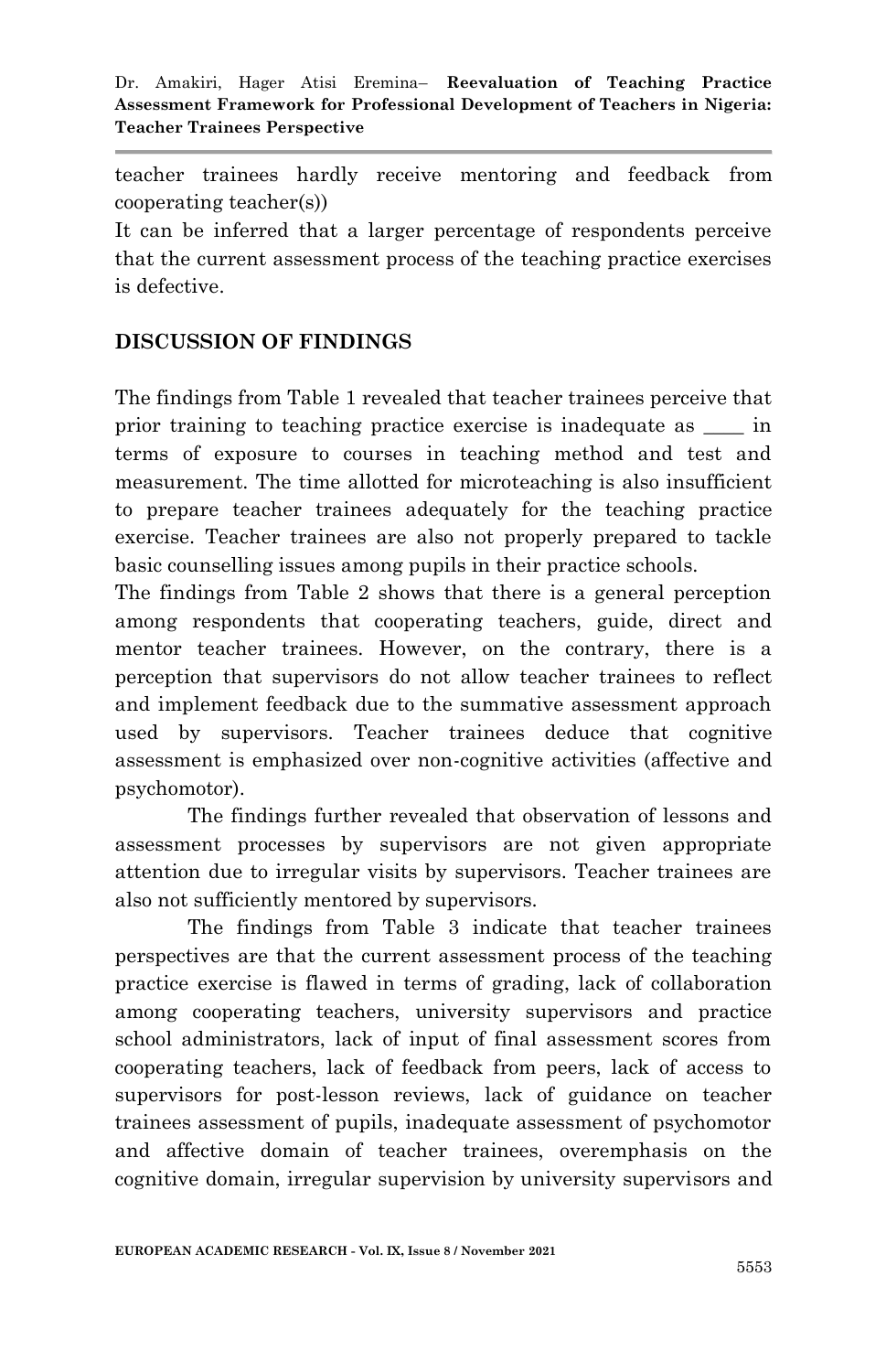the time frame of twelve (12) weeks is also perceived as insufficient for professional development of teacher trainees.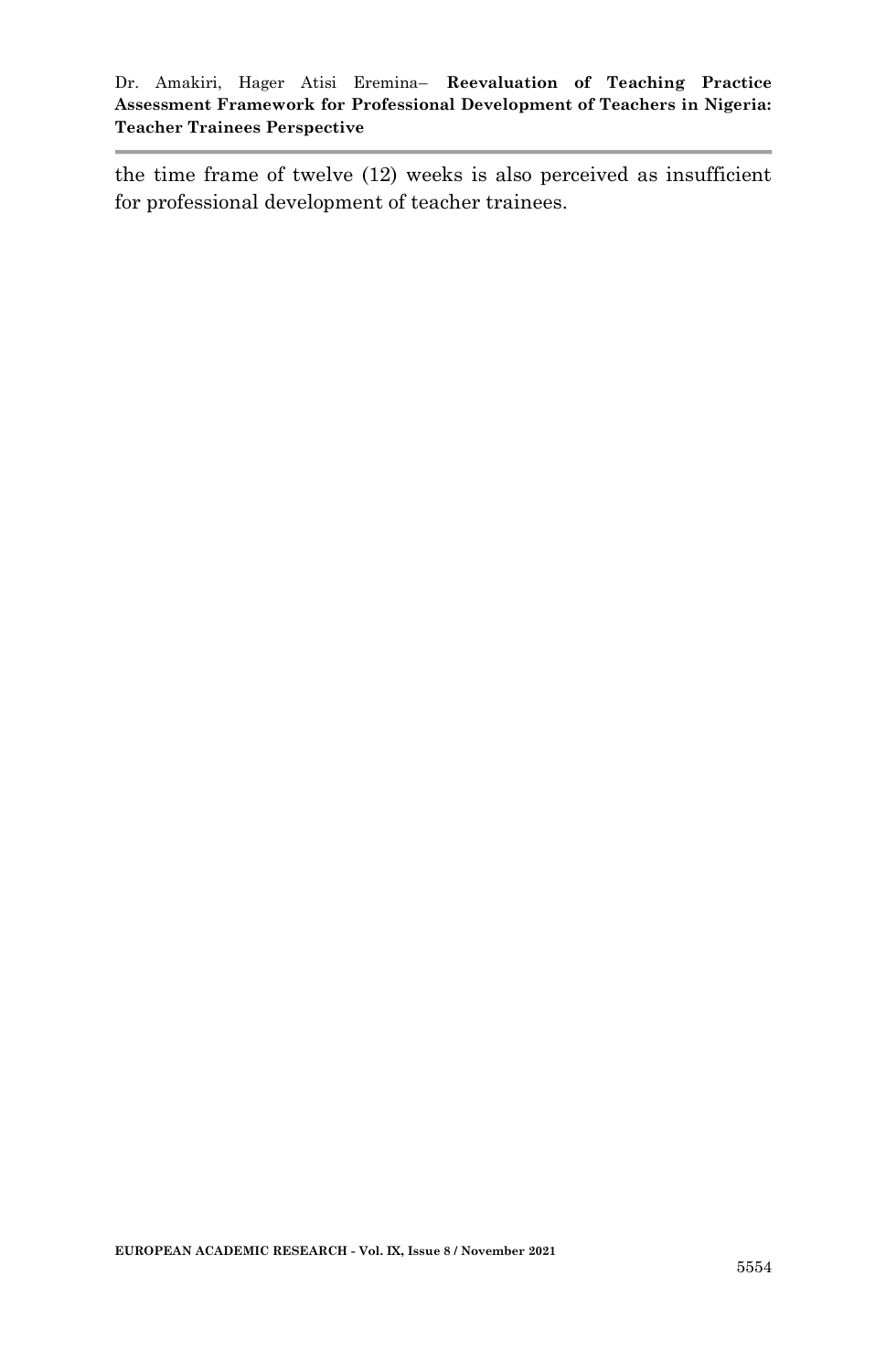# **CONCLUSION**

The following conclusion was drawn based on the findings:

The level of preparation of teacher trainees before teaching practice posting is inadequate for undertaking non-cognitive responsibilities, lack of regular supervision, mentoring and feedback from supervisors hinders the professional progression of teacher trainees. The use of summative assessment scores from irregular visits by supervisors is not reliable in determining the improvement in teacher trainees performance.

The defects perceived in the current assessment process are mainly concerned with the irregular visits of supervisors, lack of collaboration among stakeholders (cooperating teachers, university supervisors and practice school administrators.

# **RECOMMENDATIONS**

Based on the findings of the study, the following recommendations among others were made:

- 1. There should be collaboration among stakeholders (supervisors, cooperating teachers, teaching units and administrators of the practice schools) to enable effective assessment of teacher trainees.
- 2. Assessment scores from the cooperating teachers should be considered and reflected in the final grades of teacher trainees.
- 3. Supervisors should be assigned for supervision based on teacher trainees area of specialization.
- 4. Retired principals and seasoned teachers should be used as resource persons during the orientation of teacher trainees.
- 5. To check irregular and insufficient time for observing lessons, a video conference between the supervisor(s) and the teacher trainee could be facilitated by the cooperating teacher.
- 6. The teacher training programme should be extended to five years so that the teaching practice process would run for one session in the fifth year of trainees. This would enhance the professional development of teacher trainees.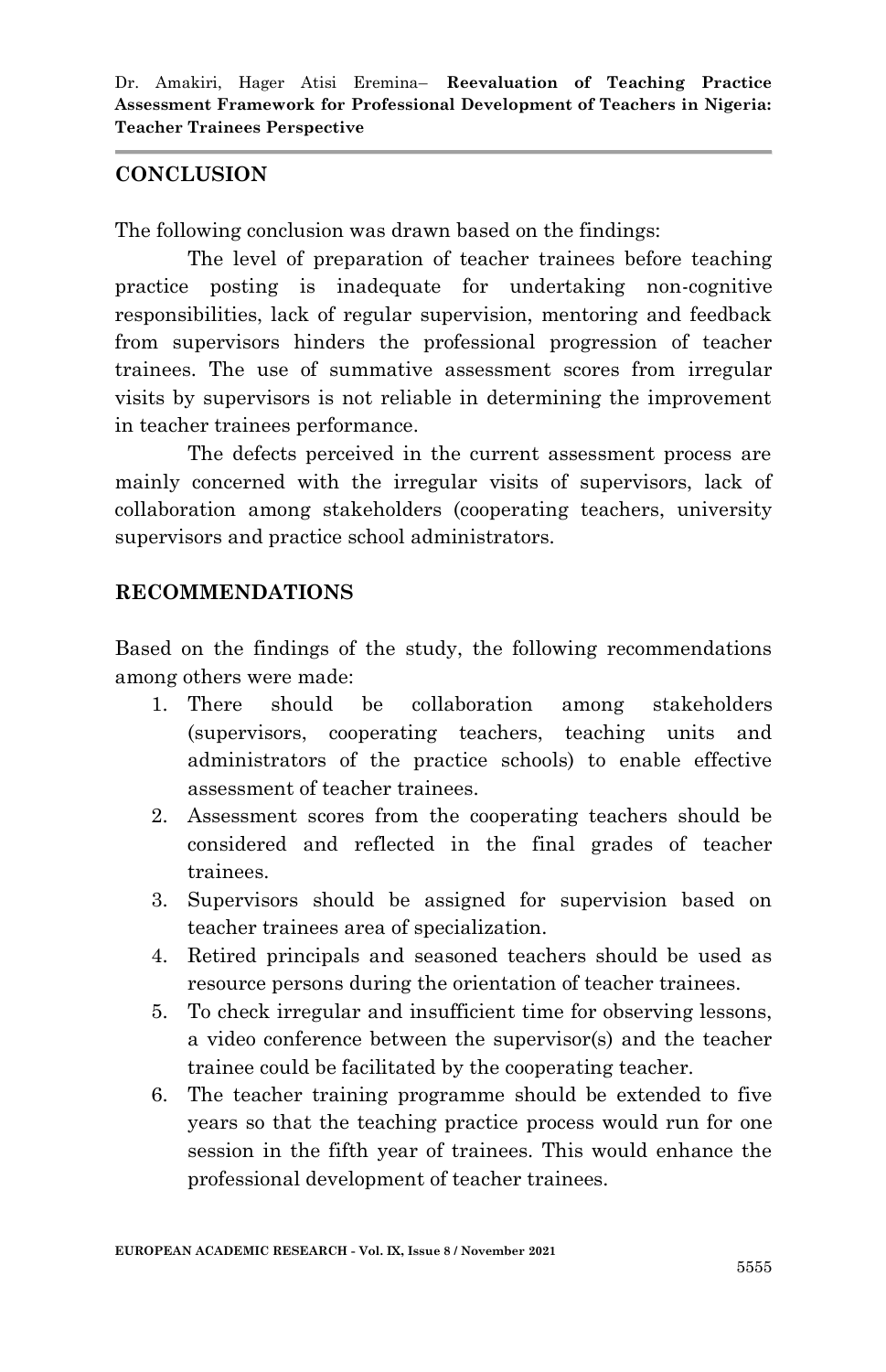7. Supervisors should be adequate remunerate for the teaching practice supervision because in most instances the teacher trainees' demonstration schools are located outside the state or state capital and supervisors need financial resources for transportation and accommodation.

#### **REFERENCES**

- 1. Alien, J. M. (2011). Stakeholders' perspectives of the nature and role of assessment during practicum. *Teaching and Teacher Education,* 27, 742-750. [http://dx.doi.org/10.1016/j.tate.2010.12.004.](http://dx.doi.org/10.1016/j.tate.2010.12.004)
- 2. Altintas, S. & Gorgen, I. (2014). The opinions of pre-service teachers about teaching practice. International Periodical for the Languages, Literature and History of Turkish or Turkic. 9(8), 197-208.
- 3. Anumaka, I.B. 2016. Professionalising teaching in higher education in sub-sahara Africa (TESSA): Towards attainment of sustainable development goals. *American Journal of Educational Research and Reflection*, 1, A1-A12. Retrieved from: [http://www.ASRAresearch.org/ajerr-vol-1-no-1-2016](http://www.asraresearch.org/ajerr-vol-1-no-1-2016)
- 4. Brooker, R., Muller, R., Mylonas, A., & Hansford, B. (1998). Improving the assessment of practice teaching: a criteria and standards framework. *Assessment* & *Evaluation in Higher Education, 23,* 5-24, <http://dx.doi.org/10.1080/0260293980230101>
- 5. Chase, C.I. (1999). Contemporary assessment for educators. New York: Longman.
- 6. Ipaye, B. (1996). Problems and prospects of teacher education in Nigeria: in Lassa, P. N. (Ed).
- 7. Leshem, S. & Bar-Hama, R. (2008). "Evaluating teaching practice". *ELT Journal,*  62/3: 257-265.
- 8. Levine, A. (2006). *Educating school teachers.* Princeton, NJ: The Education Schools Project.
- 9. Marais, P., & Meier, C. (2004). Hear our voices: Student teacher"s experience during practical teaching. *African Education Review*, 1(2), 220-233.
- 10. Nakpodia, E. D. (2011). Teacher and the student practice teaching programme in Nigerian educational system. *International Journal of Educational Administration and Policy Studies*, 2(3), 33 – 39
- 11. Ogonor,B.O.& Badmus,M.M(2006),Reflective Teaching Practice Among Student-Teachers: The case in tertiary institutions in Nigeria. *Australian Journal of teacher education vol.31*(2),p.1-11
- 12. Parker, D. C., & Volante, L. (2009). Responding to the challenges posed by summative teacher candidate evaluation: a collaborative self-study of practicum supervision by faculty. *Studying Teacher Education: A Journal of Self-Study of Teacher Education Practices, 5(1).* 33-44. <http://dx.doi.org/10.1080/17425960902830385>